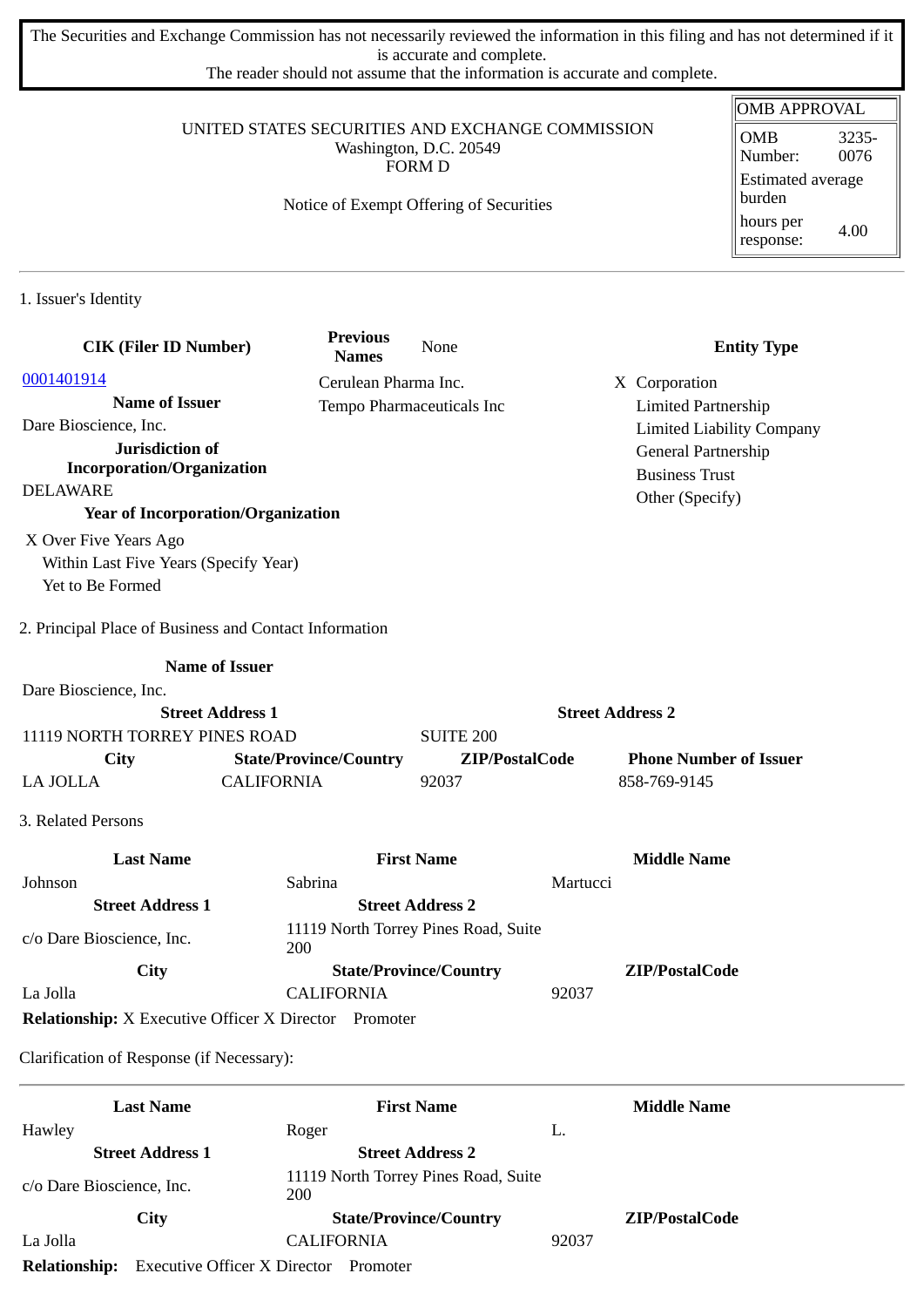Clarification of Response (if Necessary):

| <b>Last Name</b>                          | <b>First Name</b>                            | <b>Middle Name</b> |
|-------------------------------------------|----------------------------------------------|--------------------|
| Steele                                    | Robin                                        | J.                 |
| <b>Street Address 1</b>                   | <b>Street Address 2</b>                      |                    |
| c/o Dare Bioscience, Inc.                 | 11119 North Torrey Pines Road, Suite<br>200  |                    |
| City                                      | <b>State/Province/Country</b>                | ZIP/PostalCode     |
| La Jolla                                  | <b>CALIFORNIA</b>                            | 92037              |
| <b>Relationship:</b>                      | <b>Executive Officer X Director Promoter</b> |                    |
| Clarification of Response (if Necessary): |                                              |                    |
| <b>Last Name</b>                          | <b>First Name</b>                            | <b>Middle Name</b> |
| Kelley                                    | Susan                                        | L.                 |
| <b>Street Address 1</b>                   | <b>Street Address 2</b>                      |                    |
| c/o Dare Bioscience, Inc.                 | 11119 North Torrey Pines Road, Suite<br>200  |                    |
| <b>City</b>                               | <b>State/Province/Country</b>                | ZIP/PostalCode     |
| La Jolla                                  | <b>CALIFORNIA</b>                            | 92037              |
| <b>Relationship:</b>                      | <b>Executive Officer X Director Promoter</b> |                    |
| Clarification of Response (if Necessary): |                                              |                    |
| <b>Last Name</b>                          | <b>First Name</b>                            | <b>Middle Name</b> |
| Rastetter                                 | William                                      | H.                 |
| <b>Street Address 1</b>                   | <b>Street Address 2</b>                      |                    |
| c/o Dare Bioscience, Inc.                 | 11119 North Torrey Pines Road, Suite<br>200  |                    |
| City                                      | <b>State/Province/Country</b>                | ZIP/PostalCode     |
| La Jolla                                  | <b>CALIFORNIA</b>                            | 92037              |

**Relationship:** Executive Officer X Director Promoter

Clarification of Response (if Necessary):

| <b>Last Name</b>                         | <b>First Name</b>                           |       | <b>Middle Name</b> |
|------------------------------------------|---------------------------------------------|-------|--------------------|
| Walters-Hoffert                          | Lisa                                        |       |                    |
| <b>Street Address 1</b>                  | <b>Street Address 2</b>                     |       |                    |
| c/o Dare Bioscience, Inc.                | 11119 North Torrey Pines Road, Suite<br>200 |       |                    |
| <b>City</b>                              | <b>State/Province/Country</b>               |       | ZIP/PostalCode     |
| La Jolla                                 | <b>CALIFORNIA</b>                           | 92037 |                    |
| <b>Relationship:</b> X Executive Officer | Director<br>Promoter                        |       |                    |

Clarification of Response (if Necessary):

4. Industry Group

| <b>Health Care</b> | Retailing              |
|--------------------|------------------------|
| X Biotechnology    | <b>Restaurants</b>     |
| Health Insurance   | Technology             |
|                    | Computers              |
| Pharmaceuticals    | Telecommunications     |
| Other Health Care  | Other Technology       |
| Manufacturing      | Travel                 |
|                    | Hospitals & Physicians |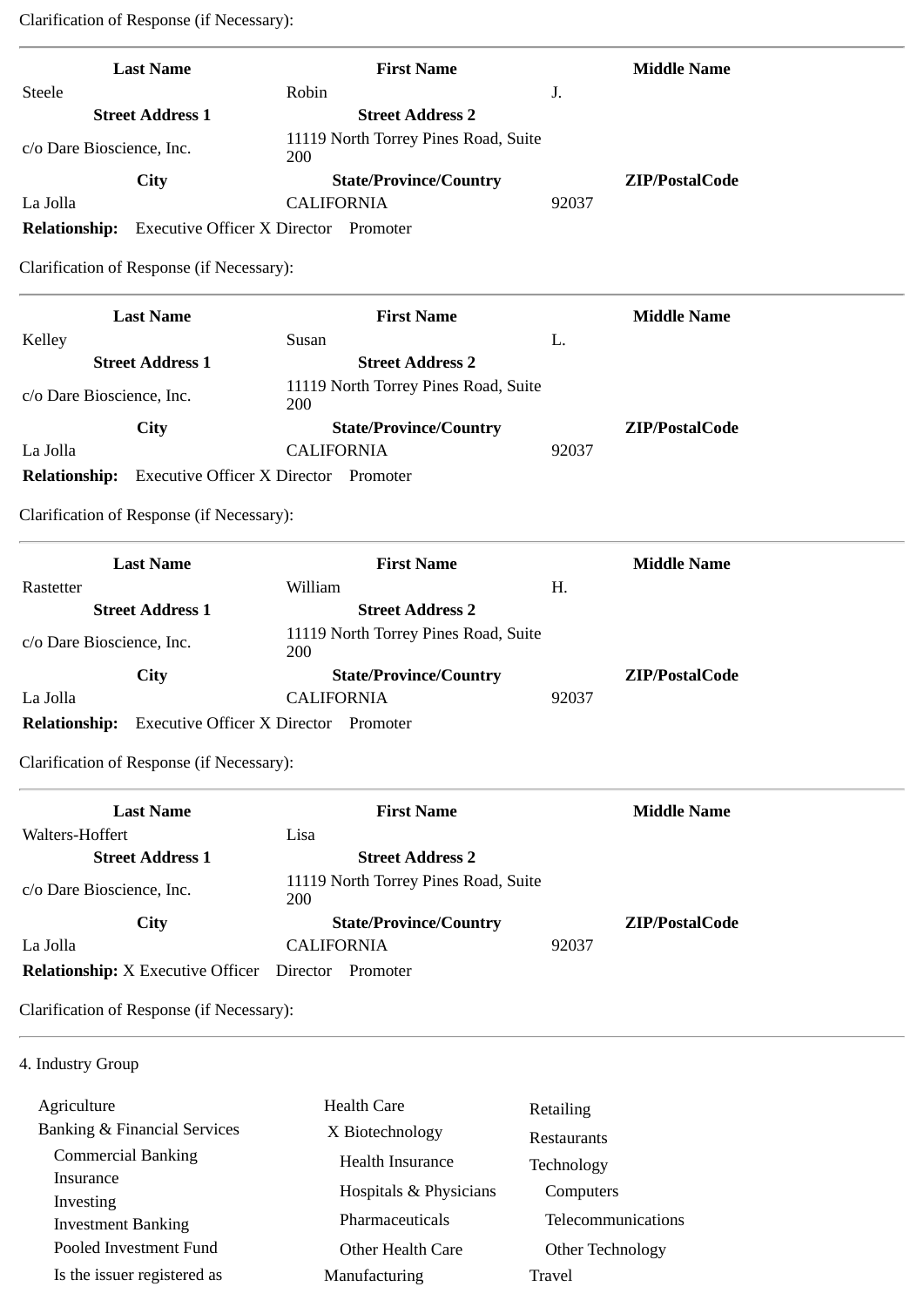| an investment company under            |                                    | <b>Real Estate</b>         | Airlines & Airports       |
|----------------------------------------|------------------------------------|----------------------------|---------------------------|
| the Investment Company<br>Act of 1940? |                                    | Commercial                 | Lodging & Conventions     |
| Yes.                                   | N <sub>0</sub>                     | Construction               | Tourism & Travel Services |
|                                        | Other Banking & Financial Services | <b>REITS &amp; Finance</b> | Other Travel              |
| <b>Business Services</b>               |                                    | Residential                | Other                     |
| Energy                                 |                                    | <b>Other Real Estate</b>   |                           |
| Coal Mining                            |                                    |                            |                           |
| Electric Utilities                     |                                    |                            |                           |
| <b>Energy Conservation</b>             |                                    |                            |                           |
| <b>Environmental Services</b>          |                                    |                            |                           |
| Oil & Gas                              |                                    |                            |                           |
| <b>Other Energy</b>                    |                                    |                            |                           |

## 5. Issuer Size

| <b>Revenue Range</b>             | <b>OR</b> | <b>Aggregate Net Asset Value Range</b> |
|----------------------------------|-----------|----------------------------------------|
| No Revenues                      |           | No Aggregate Net Asset Value           |
| $$1 - $1,000,000$                |           | $$1 - $5,000,000$                      |
| $$1,000,001 - $5,000,000$        |           | \$5,000,001 - \$25,000,000             |
| $$5,000,001 -$<br>\$25,000,000   |           | \$25,000,001 - \$50,000,000            |
| $$25,000,001 -$<br>\$100,000,000 |           | \$50,000,001 - \$100,000,000           |
| Over \$100,000,000               |           | Over \$100,000,000                     |
| X Decline to Disclose            |           | Decline to Disclose                    |
| Not Applicable                   |           | Not Applicable                         |

# 6. Federal Exemption(s) and Exclusion(s) Claimed (select all that apply)

|                                           | Investment Company Act Section 3(c) |                    |  |
|-------------------------------------------|-------------------------------------|--------------------|--|
| Rule $504(b)(1)$ (not (i), (ii) or (iii)) | Section $3(c)(1)$                   | Section $3(c)(9)$  |  |
| Rule 504 (b) $(1)(i)$                     | Section $3(c)(2)$                   | Section $3(c)(10)$ |  |
| Rule 504 (b) $(1)(ii)$                    | Section $3(c)(3)$                   | Section $3(c)(11)$ |  |
| Rule 504 (b)(1)(iii)<br>X Rule 506(b)     | Section $3(c)(4)$                   | Section $3(c)(12)$ |  |
| Rule $506(c)$                             | Section $3(c)(5)$                   | Section $3(c)(13)$ |  |
| Securities Act Section 4(a)(5)            | Section $3(c)(6)$                   | Section $3(c)(14)$ |  |
|                                           | Section $3(c)(7)$                   |                    |  |

# 7. Type of Filing

X New Notice Date of First Sale 2017-07-19 First Sale Yet to Occur Amendment

# 8. Duration of Offering

Does the Issuer intend this offering to last more than one year? Yes X No

9. Type(s) of Securities Offered (select all that apply)

- 
- X Option, Warrant or Other Right to Acquire Another Security Mineral Property Securities
- X Security to be Acquired Upon Exercise of Option, Warrant or Other (describe)<br>Other Right to Acquire Security

X Equity Pooled Investment Fund Interests Debt Tenant-in-Common Securities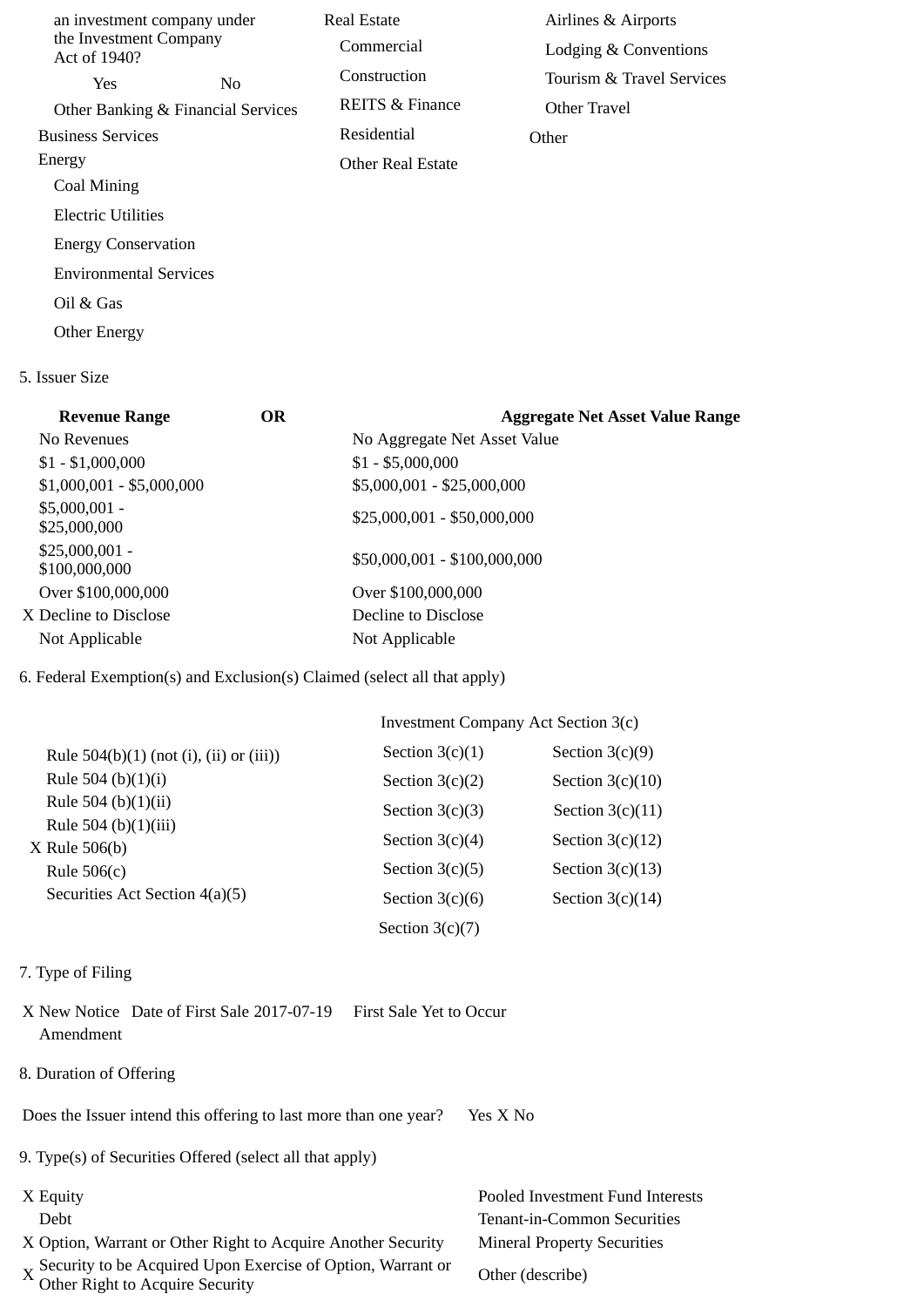### 10. Business Combination Transaction

Is this offering being made in connection with a business combination transaction, such as is this offering being made in connection with a business combination transaction, such as  $\begin{array}{cc} X \text{ Yes} \end{array}$  No a merger, acquisition or exchange offer?

Clarification of Response (if Necessary):

Reference is made to that certain Proxy Statement filed by the Issuer with the Securities and Exchange Commission on June 19, 2017 (File No. 001-36395), as supplemented.

11. Minimum Investment

Minimum investment accepted from any outside investor \$0 USD

12. Sales Compensation

| Recipient                                                                                         |            | Recipient CRD Number X None                     |                 |
|---------------------------------------------------------------------------------------------------|------------|-------------------------------------------------|-----------------|
| (Associated) Broker or Dealer X None                                                              |            | (Associated) Broker or Dealer CRD Number X None |                 |
| <b>Street Address 1</b>                                                                           |            | <b>Street Address 2</b>                         |                 |
| City                                                                                              |            | State/Province/Country                          | ZIP/Postal Code |
| State(s) of Solicitation (select all that apply)<br>Check "All States" or check individual States | All States | Foreign/non-US                                  |                 |
| 13. Offering and Sales Amounts                                                                    |            |                                                 |                 |

| <b>Total Offering Amount</b> | \$20,691,388 USD or Indefinite |  |
|------------------------------|--------------------------------|--|
| <b>Total Amount Sold</b>     | \$20,691,388 USD               |  |
| Total Remaining to be Sold   | \$0 USD or Indefinite          |  |

Clarification of Response (if Necessary):

14. Investors

Select if securities in the offering have been or may be sold to persons who do not qualify as accredited investors, and enter the number of such non-accredited investors who already have invested in the offering. Regardless of whether securities in the offering have been or may be sold to persons who do not qualify as accredited investors, enter the total number of investors who already have invested in the offering:

 $\sqrt{18}$ 

15. Sales Commissions & Finder's Fees Expenses

Provide separately the amounts of sales commissions and finders fees expenses, if any. If the amount of an expenditure is not known, provide an estimate and check the box next to the amount.

| <b>Sales Commissions</b> | \$0 USD Estimate |
|--------------------------|------------------|
| Finders' Fees            | \$0 USD Estimate |

Clarification of Response (if Necessary):

16. Use of Proceeds

Provide the amount of the gross proceeds of the offering that has been or is proposed to be used for payments to any of the persons required to be named as executive officers, directors or promoters in response to Item 3 above. If the amount is unknown, provide an estimate and check the box next to the amount.

\$0 USD Estimate

Clarification of Response (if Necessary):

Signature and Submission

Please verify the information you have entered and review the Terms of Submission below before signing and clicking SUBMIT below to file this notice.